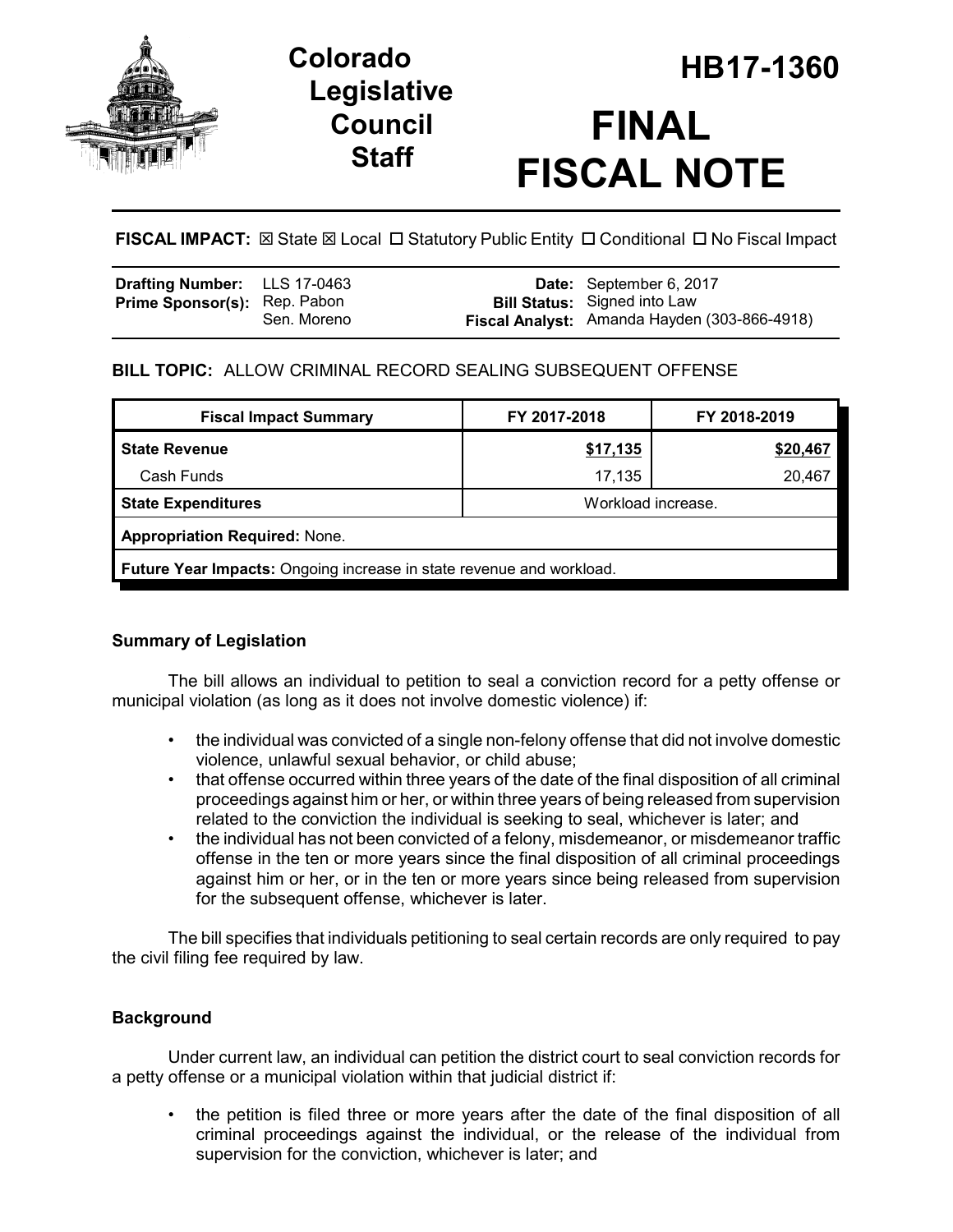September 6, 2017

• the defendant has not been charged or convicted for a felony, misdemeanor, or misdemeanor traffic offense in the three or more years since the date of the final disposition of or supervision related to his or her original conviction.

#### **State Revenue**

**This bill will increase state cash fund revenue from fees by \$17,135 in FY 2017-18 and \$20,467 in FY 2018-19.** This includes an increase in the Department of Public Safety of \$1,007 in FY 2017-18 and \$1,203 in FY 2018-19 and in the Judicial Department of \$16,128 in FY 2017-18 and by \$19,264 in FY 2018-19.

*Assumptions.* In FY 2015-16, 342 individuals moved to seal petty offense or municipal violation conviction records using the option available under current law. The fiscal note assumes that the bill will result in a 25 percent increase in the number of individuals who move to seal records and who pay the fee using the expanded eligibility under the bill, or 86 new cases per year. The fiscal note assumes that in half of these cases, the petitioner will move to seal records with the Colorado Bureau of Investigation (CBI), as well. Estimated revenue collected in FY 2017-18 reflects approximately 10 months of record sealing petitions.

*Fee impact on individuals.* Colorado law requires legislative service agency review of measures which create or increase any fee collected by a state agency. CBI charges a fee of \$27.98 to seal criminal records. For the most part, CBI holds arrest records, though they do have some conviction records on file. The Judicial Department charges a civil filing fee of \$224 to seal most criminal records. There may be additional cases not shown below for individuals deemed indigent who do not pay Judicial's fee. The revenue amounts shown below are estimates only, actual revenue collections will depend upon the number of petitioners who pay the fee. The table below identifies the estimated revenue impact of this bill.

| Table 1. Estimated Revenue Impact under HB17-1360 |                       |                                  |                            |  |  |
|---------------------------------------------------|-----------------------|----------------------------------|----------------------------|--|--|
| <b>Type of Fee</b>                                | <b>Current</b><br>Fee | <b>Number</b><br><b>Affected</b> | <b>Total Fee</b><br>Impact |  |  |
| Record sealing fee - CBI                          | \$27.98               | 36                               | \$1,007                    |  |  |
| Record sealing fee - Judicial                     | \$224                 | 72                               | \$16,128                   |  |  |
|                                                   | \$17,135              |                                  |                            |  |  |
| Record sealing fee - CBI                          | \$27.98               | 43                               | \$1,203                    |  |  |
| Record sealing fee - Judicial                     | \$224                 | 86                               | \$19,264                   |  |  |
|                                                   | \$20,467              |                                  |                            |  |  |

#### **State Expenditures**

Beginning in FY 2017-18, this bill increases workload for DPS and the Judicial Department to seal additional criminal conviction records. This workload can be accomplished within existing workloads and requires no adjustment in appropriations for either agency. Any other agencies that have criminal conviction records may also see an increase in workload to seal records. To the extent that this occurs at all, the fiscal note assumes it will be minimal.